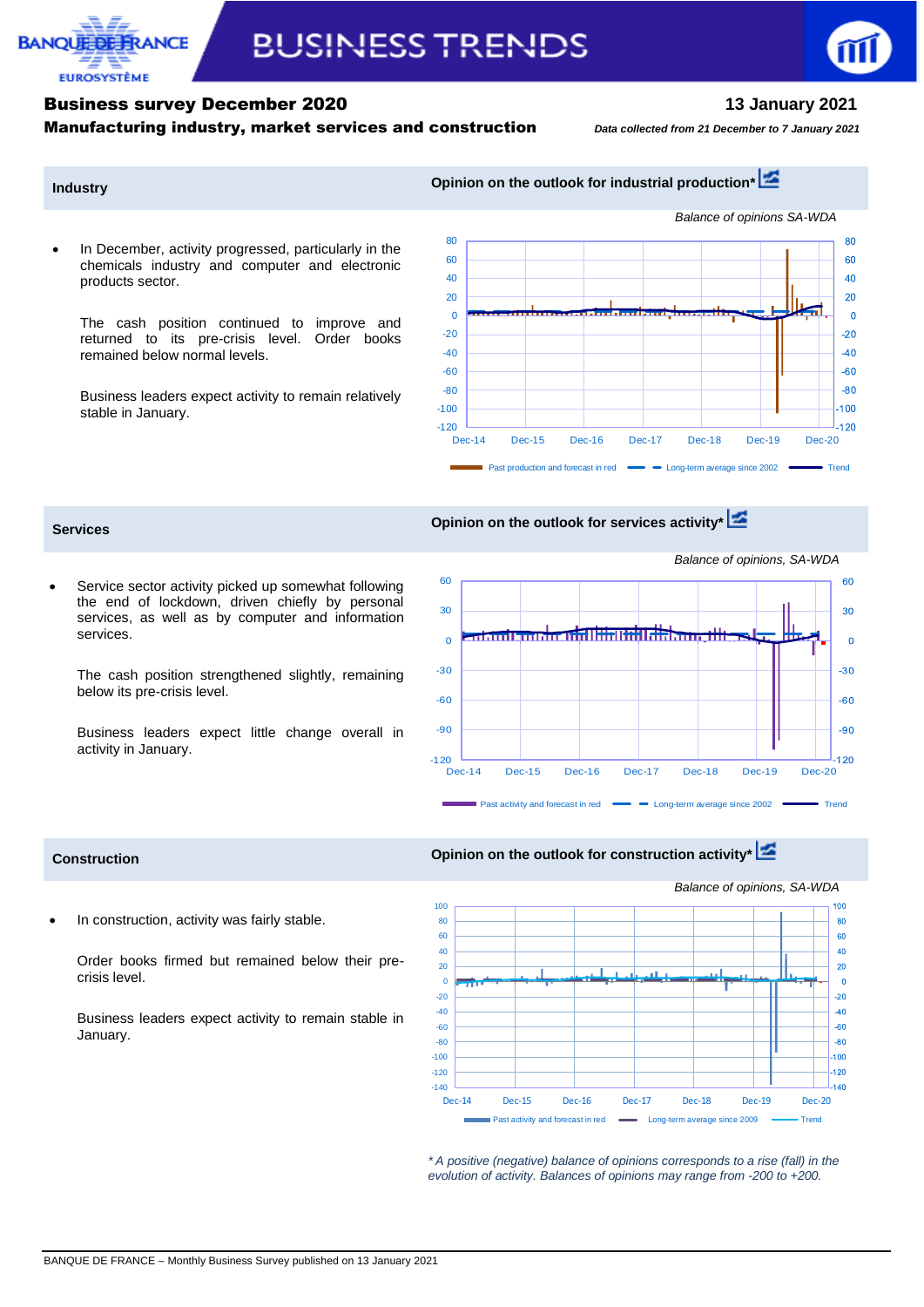



### **Period under review: December 2020**

|                               | Feb-20         | Mar-20 | Apr-20 | $May-20$       | $Jun-20$ | $Jul-20$       | Aug-20       | Sep-20         | Oct-20       | <b>Nov-20</b>  | $Dec-20$ | $Jan-21$ |
|-------------------------------|----------------|--------|--------|----------------|----------|----------------|--------------|----------------|--------------|----------------|----------|----------|
| Change                        |                |        |        |                |          |                |              |                |              |                |          | Forecast |
| Production                    | 10             | $-105$ | $-64$  | 71             | 34       | 19             | 13           | $-5$           | 6            | 5              | 15       | $-2$     |
| <b>Deliveries</b>             | 9              | $-90$  | $-66$  | 64             | 29       | 18             | 13           | $-1$           | 8            | 6              | 11       |          |
| Total orders                  | 7              | -69    | $-62$  | 38             | 21       | 16             | 11           | 2              | 4            | 6              | 8        |          |
| Staff                         | $\mathbf 0$    | $-19$  | $-10$  | $\overline{2}$ | $-1$     | $\mathbf{1}$   | $-1$         | $\mathbf{1}$   | $\mathbf{0}$ | $-1$           | $-1$     |          |
| Final goods prices            | 1              | $-1$   | $-1$   | $-1$           | $-1$     | 0              | $\mathbf 0$  | $\mathbf 0$    | $\mathbf 0$  | 1              | 1        |          |
| Commodity prices              | $-3$           | $-4$   | $-3$   | $-2$           | $-1$     | $\overline{0}$ | 1            | $\overline{1}$ | 3            | $\overline{4}$ | 5        |          |
| Level                         |                |        |        |                |          |                |              |                |              |                |          |          |
| Order books                   | $\overline{7}$ | $-37$  | $-46$  | $-27$          | $-17$    | $-13$          | $-13$        | $-10$          | $-10$        | $-7$           | -6       |          |
| Inventories of finished goods | 5              | $-10$  | $-4$   | 5              | 3        | $\mathbf{1}$   | $\mathbf{1}$ | $\overline{0}$ | $\mathbf{0}$ | $-1$           | $-1$     |          |
| Capacity utilisation rate     | 78.8           | 58.4   | 47.7   | 64.5           | 69.8     | 71.9           | 74.6         | 73.5           | 73.2         | 73.0           | 73.9     |          |
| Cash positions                | 9              | $-5$   | $-5$   | 2              | 8        | $\overline{7}$ | 8            | 10             | 6            | 11             | 13       |          |

# **Manufacturing industry**

# **Services**

|                  | Feb-20 | Mar-20 | Apr-20 | $May-20$ | $Jun-20$    | $Jul-20$     | Aug-20         | Sep-20      | Oct-20      | <b>Nov-20</b> | $Dec-20$ | $Jan-21$ |
|------------------|--------|--------|--------|----------|-------------|--------------|----------------|-------------|-------------|---------------|----------|----------|
| Change           |        |        |        |          |             |              |                |             |             |               |          | Forecast |
| Activity         | 2      | $-110$ | $-100$ | 37       | 39          | 17           | $\overline{7}$ | 5           | 1           | $-15$         | 10       | -3       |
| Aggregate demand | 2      | $-111$ | $-100$ | 33       | 37          | 17           | $\overline{7}$ | 3           | $\mathbf 0$ | $-16$         | 8        |          |
| Prices           | 0      | $-1$   | $-2$   | $-1$     | $\mathbf 0$ | $\mathbf{0}$ | -1             | $\mathbf 0$ | $-1$        | $-1$          | -1       |          |
| Staff            | 3      | $-5$   | -9     | $-1$     | $-1$        | 2            | $\overline{1}$ | $-3$        | $-2$        | $-3$          | 1        |          |
| Level            |        |        |        |          |             |              |                |             |             |               |          |          |
| Cash positions   | 16     | $-12$  | $-18$  | $-3$     | $-1$        | 1            | $\overline{4}$ | 3           | 0           | $-1$          | 3        |          |

# **Construction**

|                  | Feb-20 | Mar-20 | Apr-20      | $May-20$     | $Jun-20$       | $Jul-20$     | Aug-20         | Sep-20      | Oct-20 | <b>Nov-20</b> | Dec-20       | $Jan-21$        |
|------------------|--------|--------|-------------|--------------|----------------|--------------|----------------|-------------|--------|---------------|--------------|-----------------|
| Change           |        |        |             |              |                |              |                |             |        |               |              | <b>Forecast</b> |
| Activity         | 6      | $-136$ | $-93$       | 93           | 30             | 11           | $\overline{7}$ | -1          | 0      | $-1$          | 7            | 0               |
| Estimates prices | 2      | $-1$   | $\mathbf 0$ | $\mathbf{1}$ | 1              | $\mathbf{1}$ | $\mathbf{1}$   | $\mathbf 0$ | $-1$   | $\mathbf{0}$  | $\mathbf 0$  |                 |
| Staff            | 2      | -9     | -6          | 2            | $\overline{4}$ | 3            | 3              | -1          | 2      | 2             | $\mathbf{2}$ |                 |
| Level            |        |        |             |              |                |              |                |             |        |               |              |                 |
| Order books      | 26     | -3     | 5           | 17           | 14             | 15           | 14             | 13          | 10     | 12            | 15           |                 |

Notes :

A positive (negative) balance of opinions corresponds to a rise (fall) in the corresponding variable.

The last point corresponds to the business leaders' opinions of short-term production or activity forecasts.

• The series are revised on a monthly basis. These revisions take into account additional gross data and the evolution of the seasonal and working-day adjustment depending on the latest available data.